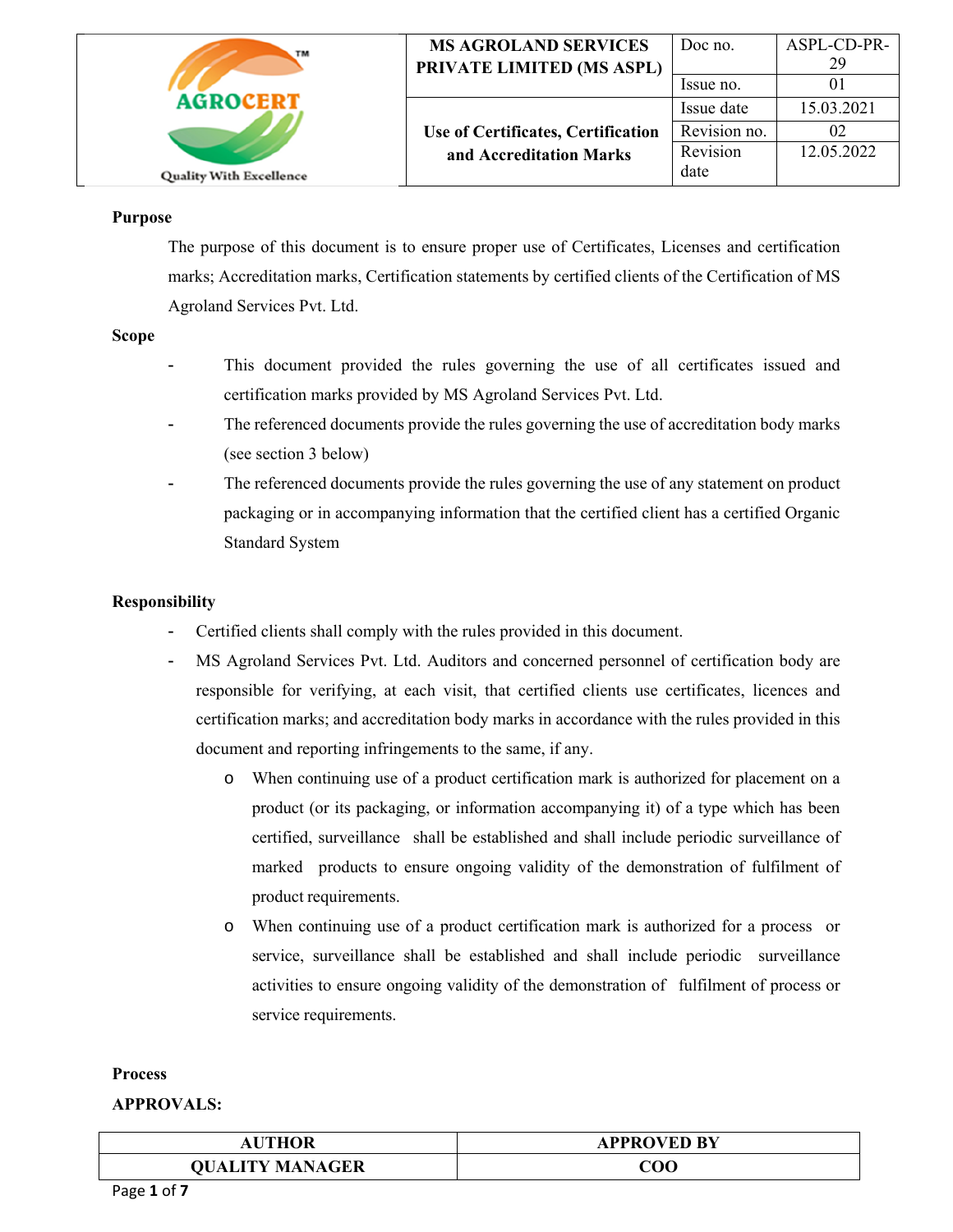| TM                             | <b>MS AGROLAND SERVICES</b><br>PRIVATE LIMITED (MS ASPL) | Doc no.      | ASPL-CD-PR-<br>29 |
|--------------------------------|----------------------------------------------------------|--------------|-------------------|
|                                |                                                          | Issue no.    |                   |
| <b>AGROCERT</b>                |                                                          | Issue date   | 15.03.2021        |
|                                | Use of Certificates, Certification                       | Revision no. | 02                |
|                                | and Accreditation Marks                                  | Revision     | 12.05.2022        |
| <b>Quality With Excellence</b> |                                                          | date         |                   |

## **Section 1: Use of MS Agroland Services Pvt. Ltd. (MS ASPL) certificates and certification marks**

- 1.1. MS ASPL will provide its certified clients with the relevant certification mark(s).
- 1.2. Certified clients may utilize the certification mark in communication media such as the internet, brochures, letter head, envelopes, business cards and certain packaging (see Table 1).
- 1.3. When permitted, this mark can be used in conjunction with the relevant accreditation mark (see Section 3 below for references to the additional rules on the use of accreditation body marks).
- 1.4. When displayed in conjunction with the accreditation mark(s), MS Agroland Services Pvt. Ltd.'s (Agrocert) mark(s) may only be reproduced in black. When displayed without the accreditation mark(s), MS Agroland Services Pvt. Ltd.'s mark(s) may be reproduced in combined of green and orange of MS Agroland Services Pvt. Ltd, in the predominant colour of the letterhead or printing. The mark may only be reproduced on a clearly contrasting background.
- 1.5. If the scope of certification does not include all products and/or services provided by the organization, and/or all locations/facilities of the organization, the material bearing the mark shall not suggest that all products/services/sites/locations of the organization are covered by the scope of certification.
- 1.6. The mark(s) cannot be altered or modified. However, it may be resized, provided the proportions of the entire mark are maintained and all features of the mark are clearly distinguishable.
- 1.7. The client shall not use the certificate and/or the certification mark(s) provided by MS Agroland Services Pvt. Ltd. (Agrocert) in such in a manner that would bring MS Agroland Services Pvt. Ltd. (Agrocert) and/or the Accreditation Body or, and/or the Organic Standard System into disrepute and loss of public trust, and shall not make any statement regarding its product certification of MS Agroland Services Pvt. Ltd. may consider to be misleading or unauthorized.
- 1.8. Colour photocopies or electronic copies of original "paper" versions of the certificates may be in full colour, and need to be WATERMARKED or otherwise marked as being a COPY of the original.
- 1.9. Electronic versions of the certificates provided by MS Agroland Services Pvt. Ltd. (Agrocert) and identified as such, can be used by the certified client for publicity/promotional and/or printing purposes without being watermarked or otherwise marked as being a copy of the original. The certificate can be used "as provided" by MS Agroland Services Pvt. Ltd. and cannot be altered or modified.

| <b>UTHOR</b><br>ΑU     | <b>APPROVED BY</b> |
|------------------------|--------------------|
| <b>QUALITY MANAGER</b> | COO                |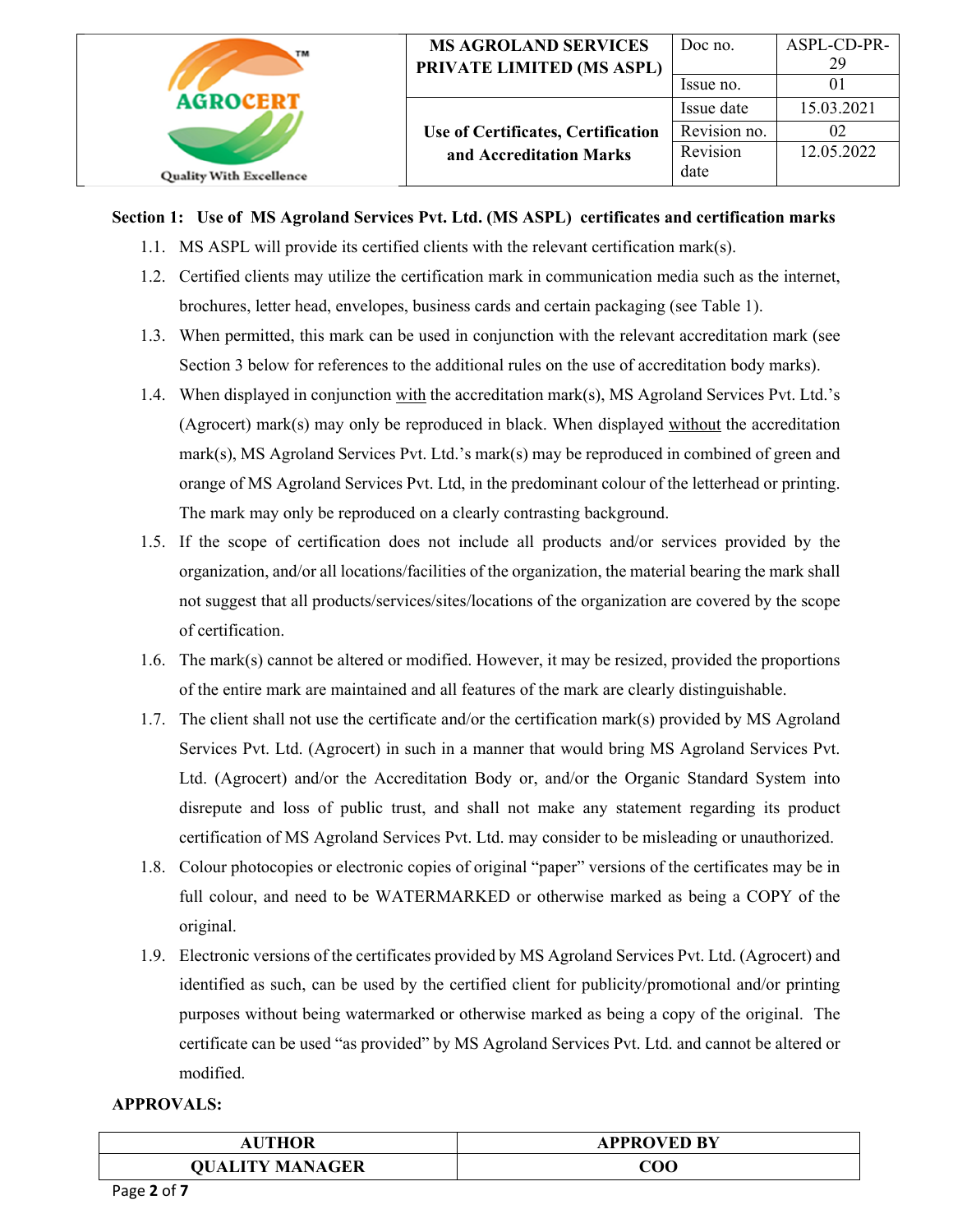| TМ                             | <b>MS AGROLAND SERVICES</b><br>PRIVATE LIMITED (MS ASPL) | Doc no.<br>Issue no.       | ASPL-CD-PR-<br>29 |
|--------------------------------|----------------------------------------------------------|----------------------------|-------------------|
| <b>AGROCERT</b>                | Use of Certificates, Certification                       | Issue date<br>Revision no. | 15.03.2021<br>02  |
| <b>Quality With Excellence</b> | and Accreditation Marks                                  | Revision<br>date           | 12.05.2022        |

- 1.10. The right to use the certification mark by the organization cannot be assigned to or acquired by any other person, entity, or corporation (including through a change of ownership of the organization) without MS Agroland Services Pvt. Ltd.'s prior written consent.
- 1.11. Upon a reduction of the scope of certification, the client shall amend all advertising material referring to its certification to properly reflect the reduced scope.
- 1.12. Upon withdrawal or termination of its certification, the client shall discontinue its use of all advertising material that contains a reference to certification, and take actions as required by the certification scheme and any other required measures as directed by MS Agroland Services Pvt. Ltd.

**Contractual obligation:** Correct use of the certificate, certification mark or accreditation mark is a contractual obligation and will be monitored at surveillance and certificate renewal assessments. Any misuse of the certificate, certification mark by the client may result in suspension or withdrawal of the certification-by- MS Agroland Services Pvt. Ltd. MS Agroland Services Pvt. Ltd.'s considerations with respect to suspension or withdrawal will be as follows:

- 1.12.1. Inadvertent misuse: with this activity, the organization will be required to immediately withdraw the offending materials, or MS Agroland Services Pvt. Ltd. will suspend certification until the misuse is rectified. Repeated inadvertent misuse will not be accepted by MS Agroland Services Pvt. Ltd. and therefore will be cause for withdrawal of certification.
- 1.12.2. Fraud: with an activity considered premeditated on the part of the organization, MS Agroland Services Pvt. Ltd. may withdraw certification and publish notices to that effect in the directory of certified companies.

### **Section 2: Additional information**

- 2.1 If you have any questions as to whether your proposed use of the certification marks on an advertisement, brochure or other promotional material is in compliance with these guidelines, please send a sample to MS Agroland Services Pvt. Ltd. for review.
- 2.2 For the use of the certification mark on electronic documentation (i.e., websites), the same rules as stated in these guidelines apply.

## **Section 3: Use of accreditation body marks**

| <b>THOR</b><br>ΑU      | <b>APPROVED BY</b> |
|------------------------|--------------------|
| <b>QUALITY MANAGER</b> | COO                |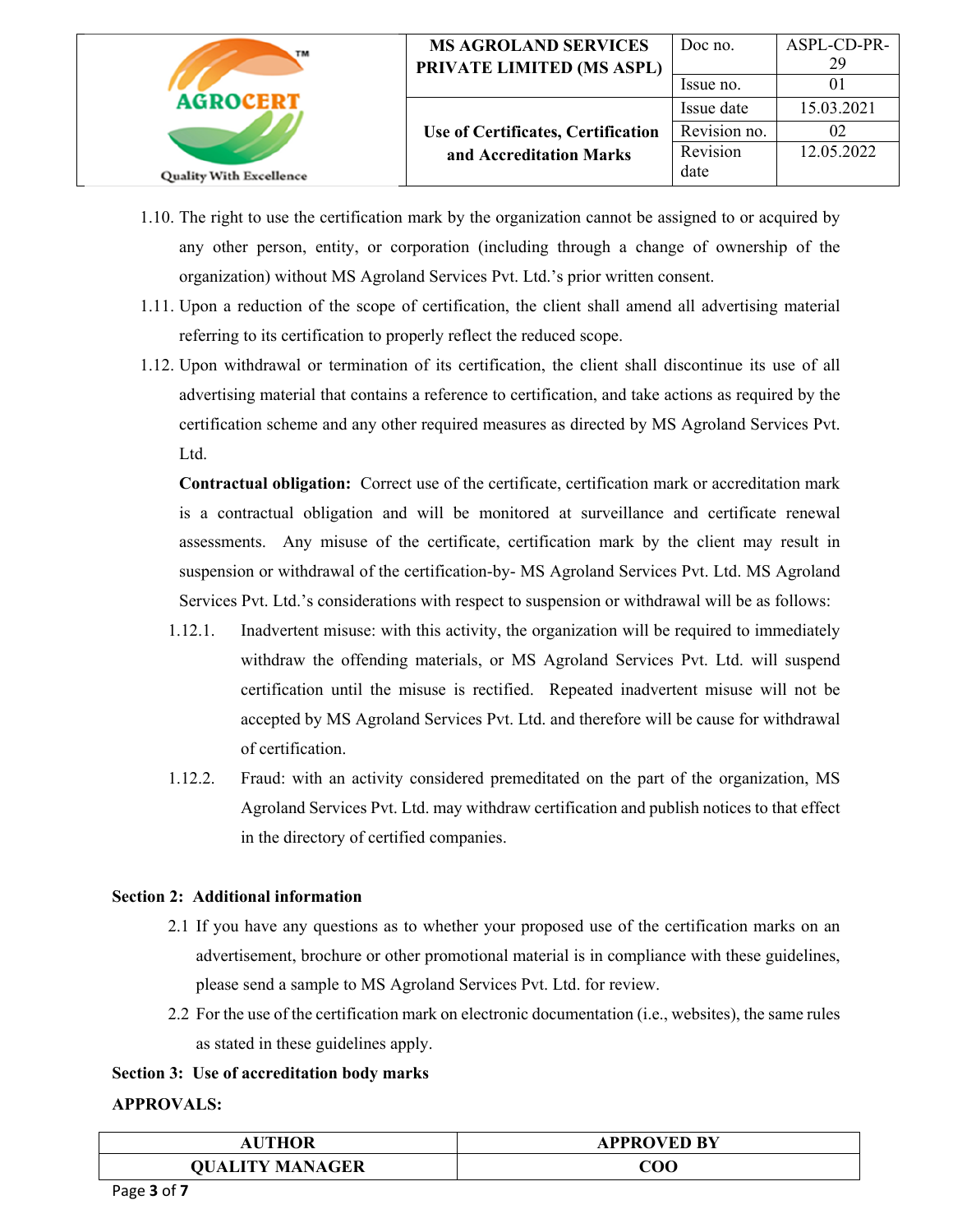| TM                             | <b>MS AGROLAND SERVICES</b><br>PRIVATE LIMITED (MS ASPL) | Doc no.<br>Issue no. | ASPL-CD-PR-<br>29 |
|--------------------------------|----------------------------------------------------------|----------------------|-------------------|
| <b>AGROCERT</b>                |                                                          | Issue date           | 15.03.2021        |
|                                | Use of Certificates, Certification                       | Revision no.         |                   |
|                                | and Accreditation Marks                                  | Revision             | 12.05.2022        |
| <b>Quality With Excellence</b> |                                                          | date                 |                   |

3.1 When permitted, the client is only authorized to use the accreditation marks provided by MS ASPL and appearing on the certificates issued to the client by MS ASPL as per "procedure of accreditation claims and use of the IOAS accreditation symbol (ASPL-CD-PR-28)".

## **Section 4: Use of Organic Standard Certification Marks**

### 4.1 **Use of licenses, certificates and marks of conformity as per COR**

### **Application for certification:**

Any person who wishes to package or label an organic product, other than a product in respect of which they hold a certificate must apply in writing to the certification body for certification of the activities.

### **Application Content**

### The application must contain.

- 1- Indication of the type of organic product.
- 2- Statement that sets out the substances and materials that the applicant will use to package or label the organic product and describes the manner in which those substances and materials will be used.
	- **OR**

The client has to provide the substances list with the percentage used to make the organic product.

3- The operator has to provide a document that sets out in detail the method that the applicant will use to package or label the organic product and the control mechanisms that the applicant will put in place to ensure that those methods meet the requirement as per the CAN/CGSB-32.310. 2020 & SFCR -13

## **Certificate**

The certification body must provide the applicant with a certificate that confirms the certification of the packaging or labelling of the organic product and that indicates the type of organic product to which it applies and the period of validity.

## **Period Validity**

The Certification of the packaging or labelling of an organic product is valid for 12 months beginning on the day on which it is granted.

### **Labelling and Advertising.**

| <b>AUTHOR</b>          | <b>APPROVED BY</b> |
|------------------------|--------------------|
| <b>QUALITY MANAGER</b> | $\rm COO$          |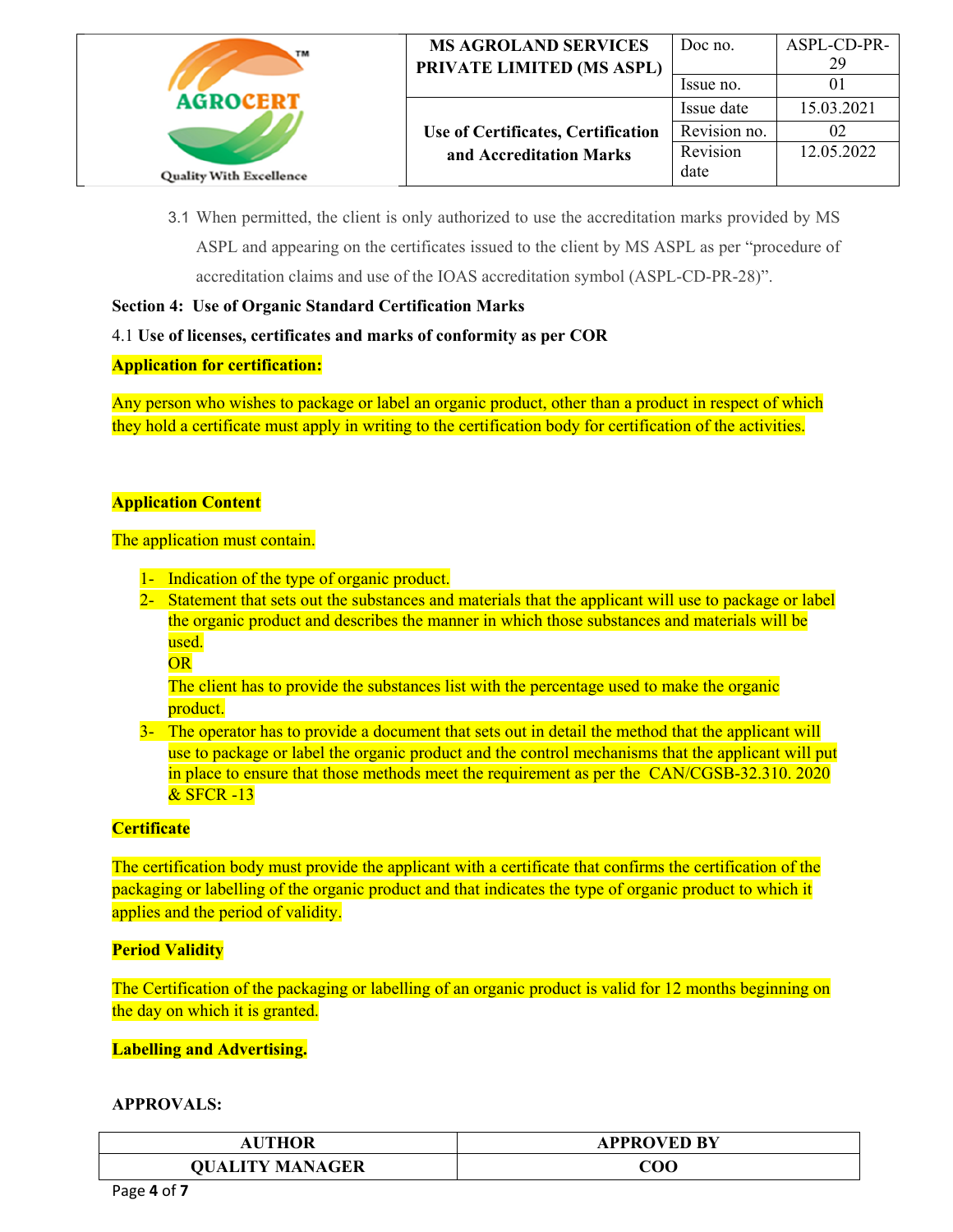| TM                             | <b>MS AGROLAND SERVICES</b><br>PRIVATE LIMITED (MS ASPL) | Doc no.<br>Issue no. | ASPL-CD-PR-<br>29 |
|--------------------------------|----------------------------------------------------------|----------------------|-------------------|
| <b>AGROCEPT</b>                |                                                          | Issue date           | 15.03.2021        |
|                                | Use of Certificates, Certification                       | Revision no.         |                   |
|                                | and Accreditation Marks                                  | Revision             | 12.05.2022        |
| <b>Quality With Excellence</b> |                                                          | date                 |                   |

# **A- Organic**

 The expressions of "organic", "organically grown", "organically raised" and "organically produced" any similar expressions, including abbreviations of, symbols for, and phonetic renderings of those expressions, may be shown on the label or used in the advertisement of a food commodity with the below reference of

 **(a)** the food commodity is an organic product.

**(b)** in the case of a multi-ingredient food commodity, at least 95% of its contents are organic products.

## **B- Organic ingredients**

A multi-ingredient food commodity is an organic product but less than 95% of its contents are organic products, it may be labelled with or advertised using the expression "organic ingredients" if that expression is

- o **(a)** immediately preceded by the percentage of its contents that are organic products, rounded down to the nearest whole number.
- o **(b)** in characters of the same height and prominence as the words, numbers, signs or symbols that indicate that percentage.

### **C-Multi-ingredient food commodities**

A list of ingredients that are shown on the label of a multi-ingredient food commodity that is not an organic product may indicate which of the ingredients are organic products.

## D- **Additional information**

**T**he label of a food commodity must also bear as follows:

- 1- The name of the MS ASPL that certified the food commodity as organic.
- 2‐ **I**n the case of a food commodity that is imported, the name of the certification body or the name of the entity accredited by a foreign state certified the food commodity as organic.
- 3‐ In the case of a multi-ingredient food commodity that is sent or conveyed from one province to another or that is imported, the organic contents are identified as organic in its list of ingredients.
- 4‐ **I**n the case of a food commodity that is imported and on whose label the product legend is set the expression "Product of" immediately preceding the name of the foreign state of origin or the word "Imported" in close proximity to that product legend.

# **Official languages**

| <b>JTHOR</b>           | <b>\PPROVED BY</b> |
|------------------------|--------------------|
| <b>QUALITY MANAGER</b> | ${\rm COO}$        |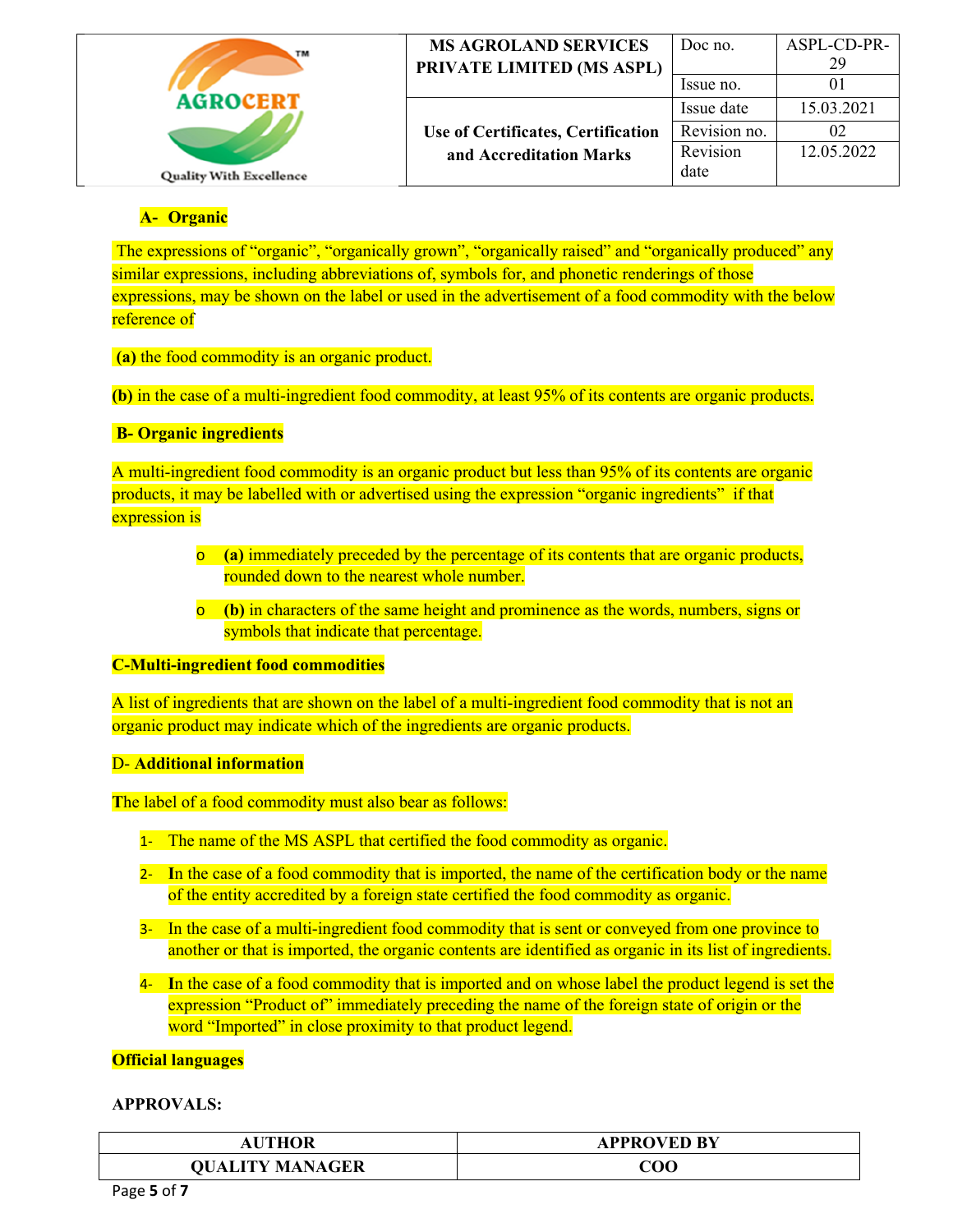| TM                             | <b>MS AGROLAND SERVICES</b><br>PRIVATE LIMITED (MS ASPL)      | Doc no.<br>Issue no.             | ASPL-CD-PR-<br>29 |
|--------------------------------|---------------------------------------------------------------|----------------------------------|-------------------|
| <b>AGROCERT</b>                |                                                               | Issue date                       | 15.03.2021        |
| <b>Quality With Excellence</b> | Use of Certificates, Certification<br>and Accreditation Marks | Revision no.<br>Revision<br>date | 02<br>12.05.2022  |

 **Expression and name** must be shown on the label of a food commodity in both official languages of Canada.

## **Marginal note: Exception**

**A**n expressions and information may be shown on the label of a food commodity in only one official language if the food commodity is following:

A food, if subsection B.01.012(3), (7) or (11) of the *Food and Drug Regulations* allows the required information to be shown in only one official language.



The product legend is to appear in black with a white background (as illustrated), in black with a transparent background or in colour. If it appears in colour, the background is white or transparent, the outer and inner borders as well as the hills are green (Pantone no. 368), the maple leaf is red (Pantone no. 186) and the lettering is black.

**Section -05 Abusive use or false statement regarding a product's certification or the incorrect use of** 

### **certification marks**

### Contractual obligation:

Correct use of the certificate, certification mark or accreditation mark is a contractual obligation and will be monitored at surveillance and certificate renewal assessments. Abusive use or false statement regarding a product's certification or the incorrect use of certification marks by the client may result in suspension or withdrawal of the certification by MS ASPL.

MSASPL's considerations with respect to suspension or withdrawal will be as follows:

| THOR<br>ΑU             | <b>APPROVED BY</b> |
|------------------------|--------------------|
| <b>QUALITY MANAGER</b> | $\rm COO$          |